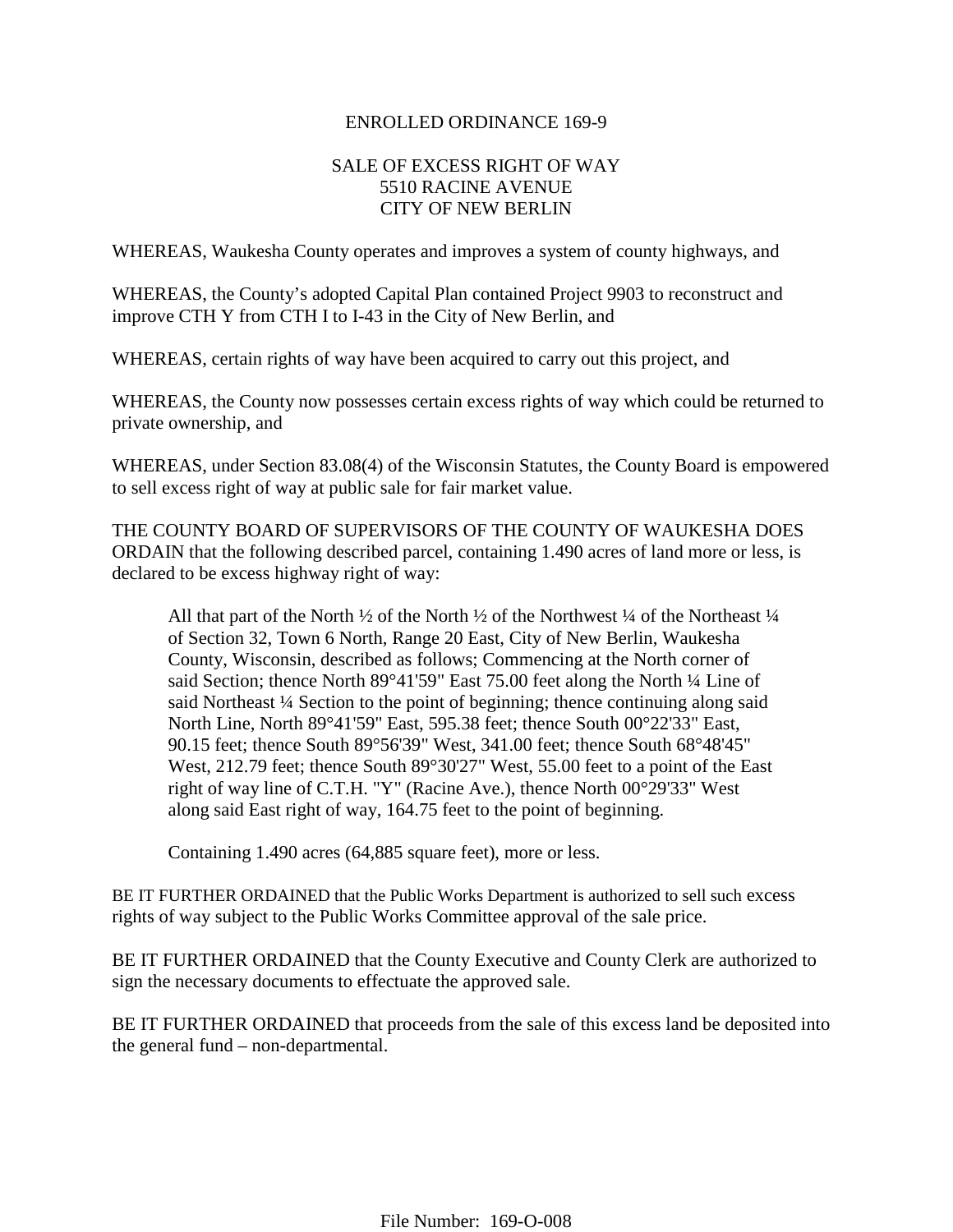# FISCAL NOTE

## SALE OF EXCESS RIGHT OF WAY 5510 RACINE AVENUE CITY OF NEW BERLIN

This ordinance authorizes the sale of about 1.49 acres of land originally acquired as right of way for a highway improvement project (#9903) on County Trunk Highway Y (Racine Avenue). The project was completed in 2010. The land has been determined to be excess right of way, with the Department of Public Works estimating sales proceeds may be between \$25,000 and \$35,000, to be accounted for in the General Fund. No additional funds are being appropriated with this ordinance.

Linda Withouski

\_\_\_\_\_\_\_\_\_\_\_\_\_\_\_\_\_\_\_\_\_ Linda G. Witkowski Budget Manager

WD 5/6/2014

File Number: 169-O-008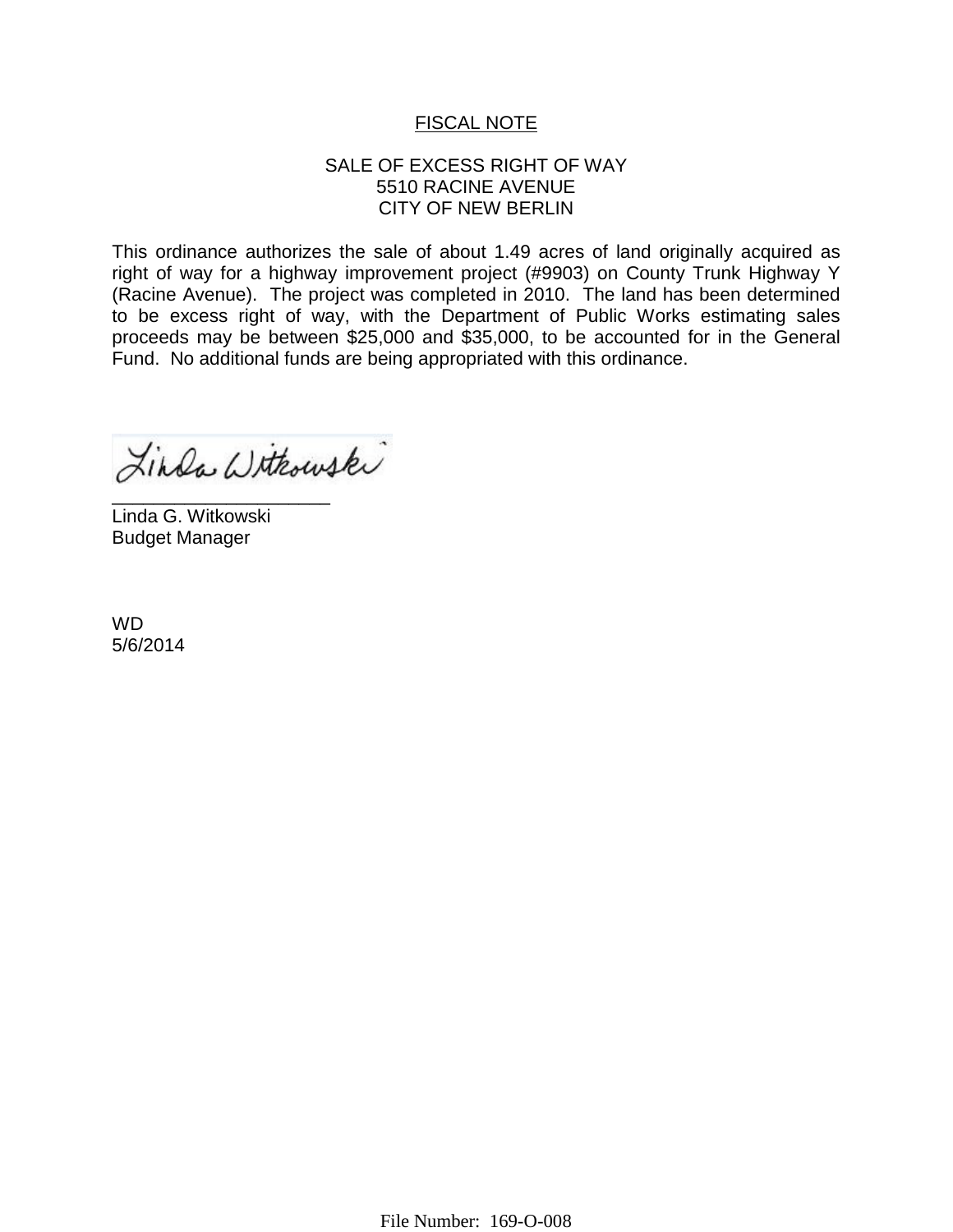# SALE OF EXCESS RIGHT OF WAY 5510 RACINE AVENUE **CITY OF NEW BERLIN**

| Presented by:<br><b>Public Works Committee</b>                                                                                                   | Approved by:<br><b>Finance Committee</b>                                                                 |  |  |  |  |  |
|--------------------------------------------------------------------------------------------------------------------------------------------------|----------------------------------------------------------------------------------------------------------|--|--|--|--|--|
| David W. Swan, Chair<br>Kathleen M. Cummings<br>eith Hammitt<br>Robert L. Kolb                                                                   | mus CDem<br>James A. Heinrich, Chair<br>Eric Highum<br>Richard Morris<br>y Nelson<br>av<br>Larry Nelson  |  |  |  |  |  |
| Richard Morris                                                                                                                                   | Paulson                                                                                                  |  |  |  |  |  |
| Carl Pettis                                                                                                                                      | -le Cestiti<br><b>Steve Whittow</b>                                                                      |  |  |  |  |  |
| <b>Steve Whittow</b>                                                                                                                             | William J. Zaborowsk                                                                                     |  |  |  |  |  |
| The foregoing legislation adopted by the County Board of Sypervisors of Waukesha County,<br>Wisconsin, was presented to the County Executive on: |                                                                                                          |  |  |  |  |  |
| Date: 5/27/2014, Kalter Novack, County Clerk                                                                                                     |                                                                                                          |  |  |  |  |  |
| Wisconsin, is hereby:<br>Approved: $\mathcal{K}$<br>Vetoed:<br>Date: $6 - 2 - 14$                                                                | The foregoing legislation adopted by the County Board of Supervisors of Waukesha County,<br>Daniel Vocha |  |  |  |  |  |
|                                                                                                                                                  | Daniel P. Vrakas, County Executive                                                                       |  |  |  |  |  |

169-O-008

 $\overline{M}$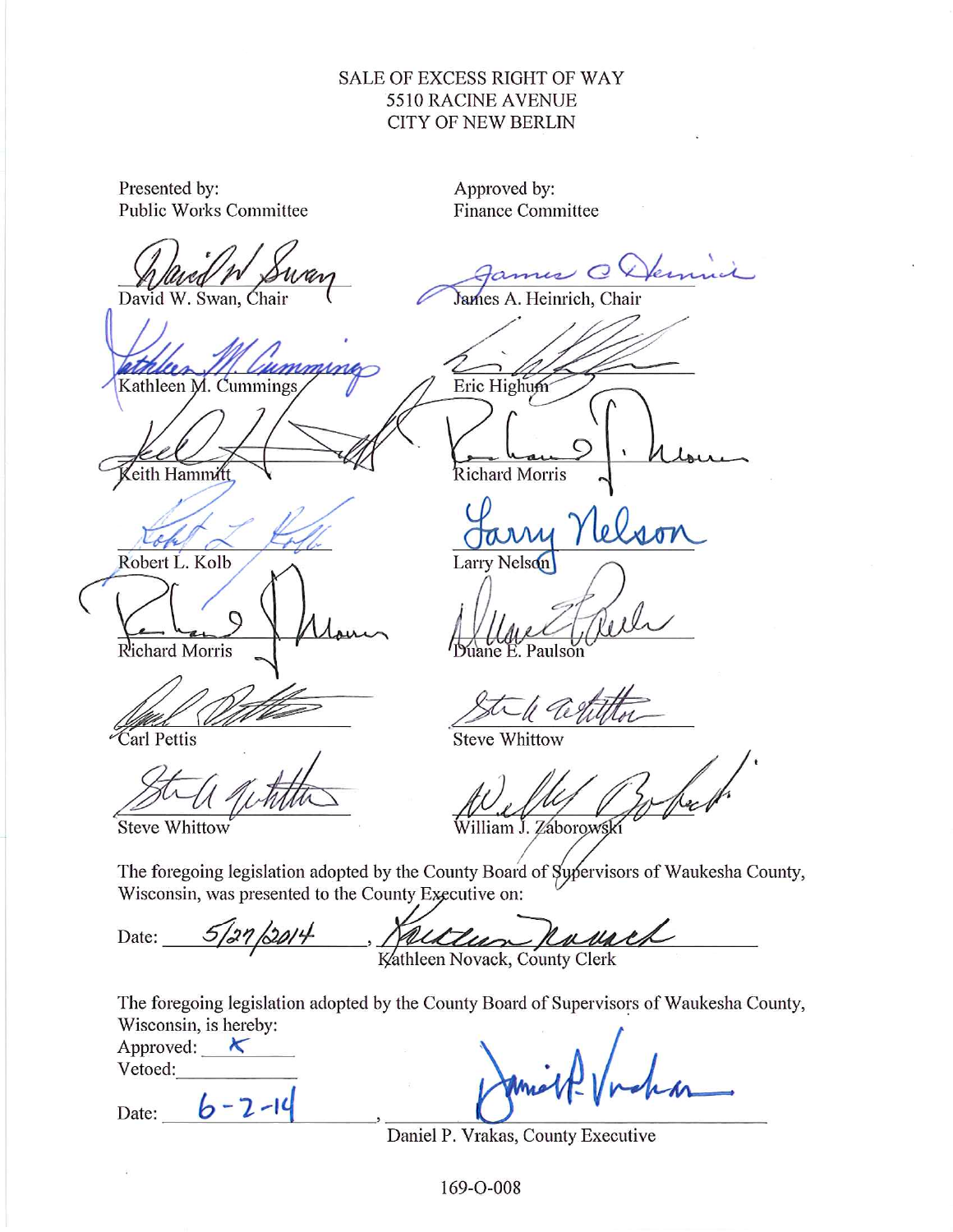#### **SALE OF EXCESS RIGHT OF WAY 5510 RACINE AVENUE CITY OF NEW BERLIN**



٠.

 $\overline{2}$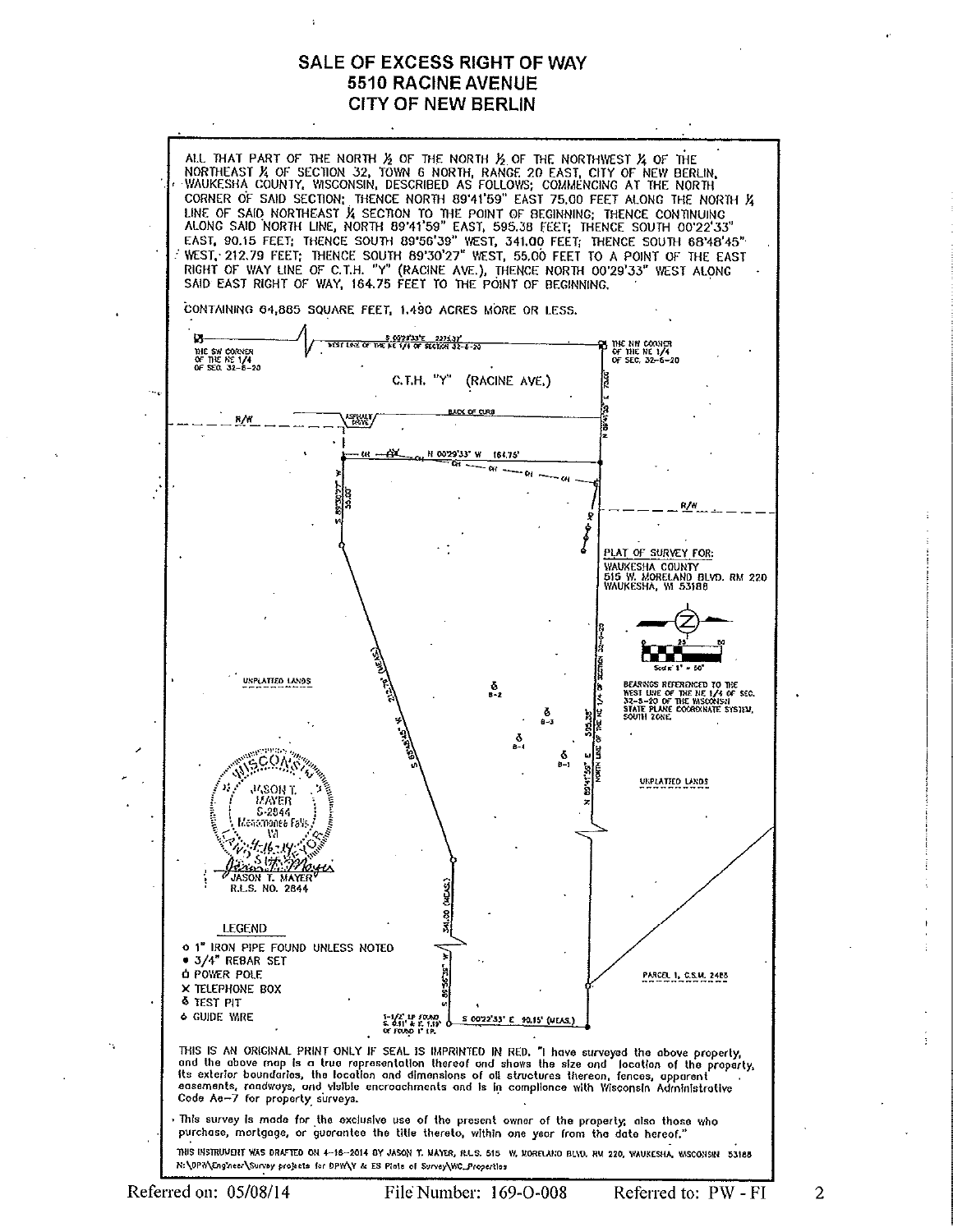# **FISCAL NOTE**

## SALE OF EXCESS RIGHT OF WAY 5510 RACINE AVENUE **CITY OF NEW BERLIN**

This ordinance authorizes the sale of about 1.49 acres of land originally acquired as right of way for a highway improvement project (#9903) on County Trunk Highway Y (Racine Avenue). The project was completed in 2010. The land has been determined to be excess right of way, with the Department of Public Works estimating sales proceeds may be between \$25,000 and \$35,000, to be accounted for in the General Fund. No additional funds are being appropriated with this ordinance.

Linda Withowski

Linda G. Witkowski **Budget Manager** 

**WD** 5/6/2014

|                       |                        | ----------------- |                           |  |
|-----------------------|------------------------|-------------------|---------------------------|--|
| Referred on: 05/08/14 | File Number: 169-O-008 |                   | $PW - FI$<br>Referred to: |  |
|                       |                        |                   |                           |  |